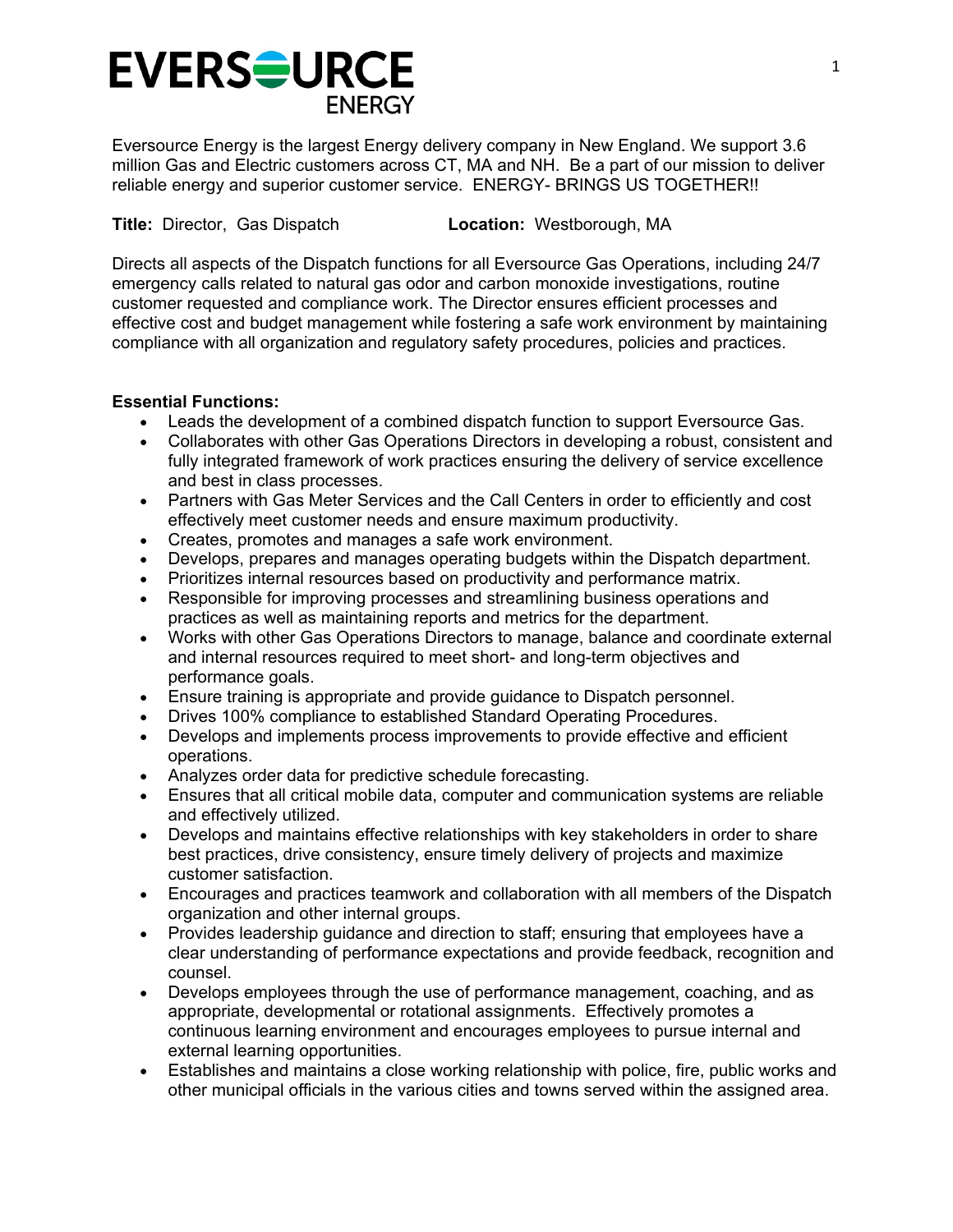Oversees development of area staff. Develops a mindset of ownership and employee accountability for outcomes and consistent level of productivity and quality of work.

## **Qualifications:**

#### *Technical Knowledge/Skill:*

- Thorough knowledge of gas operation/metering, regulation, and gas-fired equipment.
- Working knowledge of applicable local, state, and federal codes and regulations.
- Working knowledge of regulatory, legal and governmental issues affecting meter and service, field collections, and dispatch activities.
- Working knowledge of computer operation.
- Working knowledge of accounting procedures.
- Working knowledge of the gas distribution systems and procedures as Area On-Call duties required.
- Knowledge of environmental requirements as they affect operational activities.
- Understanding of labor relations principles and the ability to gain a thorough knowledge of the Company union contract.
- Must possess good communication skills and demonstrated managerial ability.
- Must possess demonstrated leadership and administrative ability.

#### *Education:*

- Bachelor's Degree in Business, related discipline or equivalent related experience
- Master's degree or MBA preferred

#### *Experience:*

Minimum of twelve (12) years gas distribution, utility or technical experience

## *Working Conditions:*

- Must be available to work emergency restoration assignment as required.
- Must be available to travel between MA/CT/NH as necessary.
- While performing the duties of the job, the employee is frequently required to sit, stand, talk, and hear.
- While performing the duties of this job, the employee is frequently required to operate computers, telephone, and other equipment.
- The noise level in the work environment is usually moderately quiet.
- Position requires frequent travel by car.
- Occasionally exposed to gaseous atmosphere, high noise levels, and traffic and construction site hazards.
- This position is categorized as safety sensitive for the purposes of drug testing. Successful applicants shall be subject to a pre-employment drug test if the individual is currently in a non-safety sensitive position. As an employee in this position the individual shall be subject to random drug testing. A positive drug test will result in disciplinary action.

## *Problem Solving & Complexity:*

- Work includes calculating, comparing, technical writing, editing, planning, evaluating, interpreting, organizing, consulting, analyzing, designing, documenting, specifying, coordinating, implementing and presenting.
- This role works in an environment that often requires the performance of multiple simultaneous activities, where deadlines need to be met and work is performed under pressure while involving significant business commitments and results.